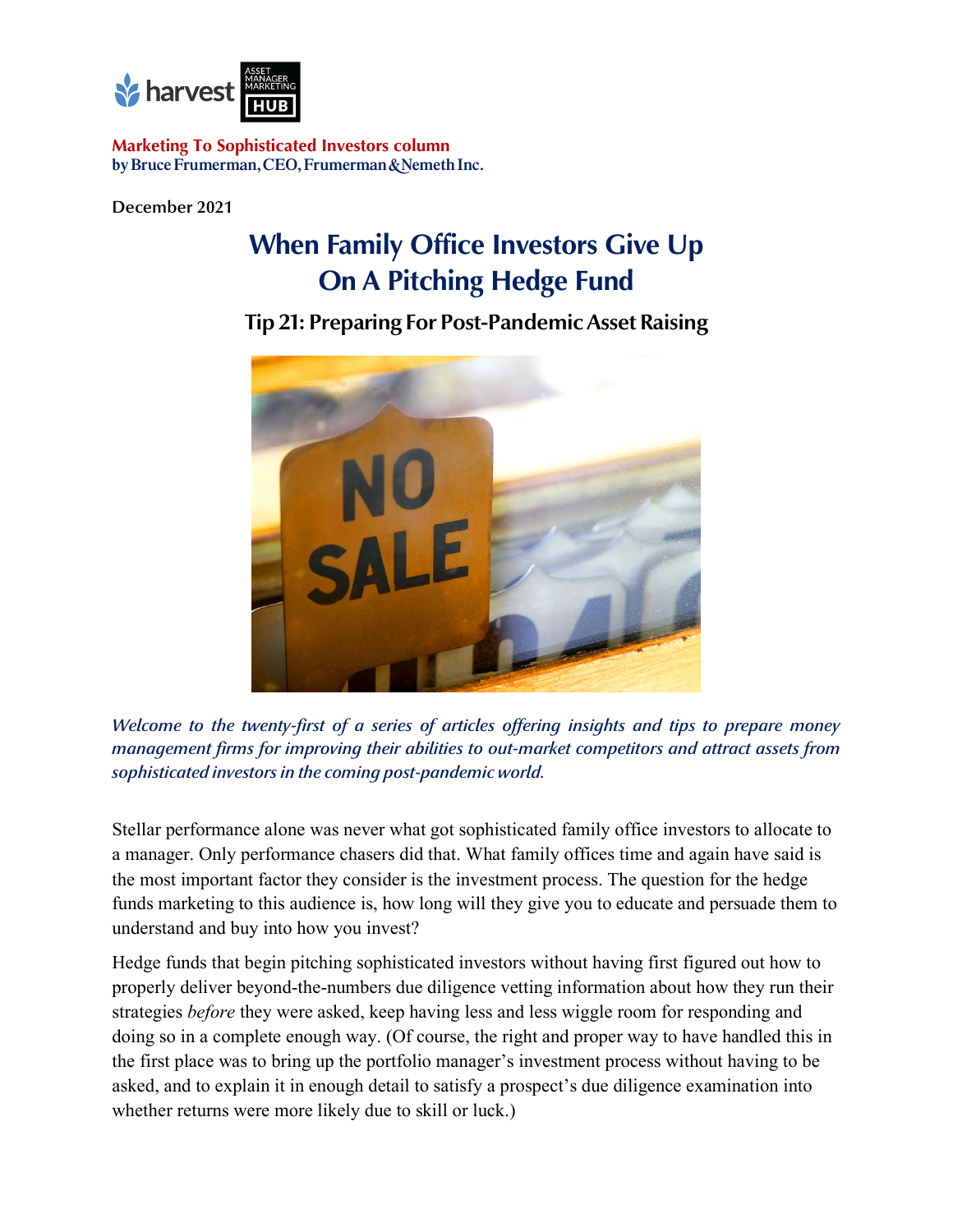What if your portfolio manager could not sufficiently answer these questions when first asked? Your money management firm would say it would get back to the prospect with the information requested, and then seek to speedily construct and deliver it at the next contact. A lot of times, however, portfolio managers have a difficult time in effectively communicating their thinking and investment process.

## **Times at bat have dwindled**

Around five years ago, at a family office investor conference, I was in a related conversation with other family office investors and hearing a complaint about investment firms that were doing a poor job of communicating sufficient detail, even when prompted.

The chief investment officer of a family office's investment committee was sharing a frustration about trying to go through her due diligence vetting on a high performing hedge fund manager. At issue was the beyond-the-numbers questions asked but not sufficiently answered. As she got to the point in her story to tell me how many meetings and calls were held with this portfolio manager in attempts to get sufficient explanations — both verbal and in print — about investment process, how valuations considerations and risk management were built into the methodology and how strategy implementation was designed to take into account changing marketplace conditions, three other family office investor colleagues strolled up to us, heard this and joined in the conversation.

At this point, with five of us now in the discussion, the family office CIO shared that she had seven separate contacts with this particular portfolio manager — in-person meetings and long phone calls. In adding up her time spent in these information gathering sessions with the portfolio manager, plus the added time spent analyzing his hedge fund's data, she now came to the conclusion that the inordinate amount of time dedicated to unfruitful due diligence efforts on this one fund was unacceptable. So, she said to us, she thought that from now on she would not give an investment firm under consideration more than maybe five total opportunities to answer the strategy implementation related, beyond-the-numbers questions she poses to them first at the initial meeting. What, she asked, did the three other family offices think? The three of them responded in joint agreement: allow no more than three strikes. If you have asked the same questions three times and the portfolio manager does not deliver acceptable responses, both verbally and in print, drop that firm from consideration. The family office investor teller of the story then agreed with them. Three strikes then you're out.

More recently, a family office investor and I were having a catch-up call as we hadn't seen each other for some time. One of the things he shared with me was about the events he had been attending — in-person pre-pandemic and online since then — in his search for money managers running interesting strategies that might be useful additions to his family office's portfolio of holdings. By this he was referring to a portfolio manager's strategy implementation, not an asset class category.

A point of frustration for him was that, among the investment managers whom he found had acceptable performance that he met with, a large number of them could not give a cogent explanation about investment process. When questioned, these portfolio managers' responses to his probing to understand strategy implementation were either so opaque or disjointed, he said, that he developed the impression that these managers lacked a sensible, repeatable process. This,